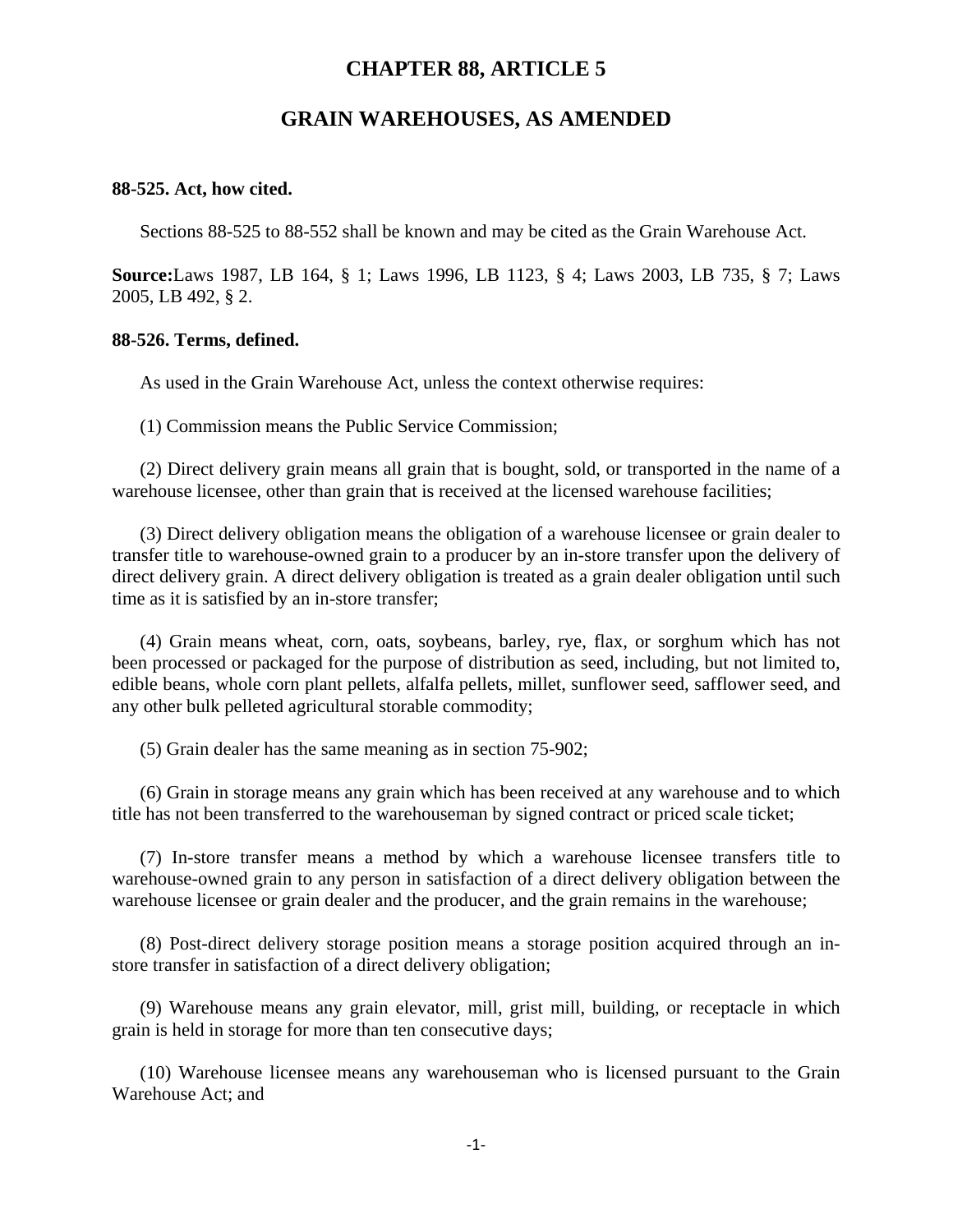(11) Warehouseman means any person, partnership, limited liability company, corporation, or association who (a) receives grain for storage or stores or offers to store grain for legal consideration for another person, partnership, limited liability company, corporation, or association in a warehouse where delivered or (b) receives grain for shipment to other points for storage, consignment, or resale either in or out of this state.

**Source:**Laws 1987, LB 164, § 2; Laws 1993, LB 121, § 563; Laws 2003, LB 735, § 8; Laws 2005, LB 439, § 4.

# **88-527. Warehouses; warehouseman; license required; inspection; commission; powers and duties; fees; agreements with bordering states.**

(1) No person shall operate a warehouse nor act as a warehouseman without a license issued pursuant to the Grain Warehouse Act. Warehouses, except warehouses which are licensed under the United States Warehouse Act, shall be licensed and regulated by the commission. If the applicant is an individual, the application shall include the applicant's social security number. Such warehouses shall be inspected by the commission at least once every twelve months.

(2) If the commission determines that additional examinations are necessary after a regular examination is completed at a warehouse, the commission may charge such warehouse for the cost of the additional examinations according to the commission's fee schedule. Warehouses shall only be charged if such examinations are for reasons of irregularities from the previous examination or if financial conditions warrant additional examinations.

(3) The commission may make available to the United States Government or any of its agencies, including the Commodity Credit Corporation, the results of inspections made and inspection reports submitted by employees of the commission upon payment of such fees as may be determined by the commission. The fees shall cover the actual cost of the services rendered in regard to providing the information.

(4) The commission may charge for inspections conducted at the request of a warehouse licensee.

(5) The commission may assess a surveillance fee against the assets of a warehouse licensee for actual expenses incurred by the commission in suspending a license or terminating the operations of a warehouse licensee. The commission may enter into contracts for such purpose and shall keep a record of all surveillance fees collected. All surveillance fees collected by the commission shall be remitted to the State Treasurer for credit to the Nebraska Grain Warehouse Surveillance Cash Fund.

(6) The commission may enter into agreements and contracts with regulators in states which border Nebraska for the purpose of licensing or examining any public grain warehouseman which operates facilities in such states. The commission shall assume all jurisdiction over any warehouseman headquartered in Nebraska regarding his or her warehouse activity. A warehouseman headquartered and licensed in another state which acquires facilities in Nebraska is under the jurisdiction of the headquarter state under the terms of such agreement or contract.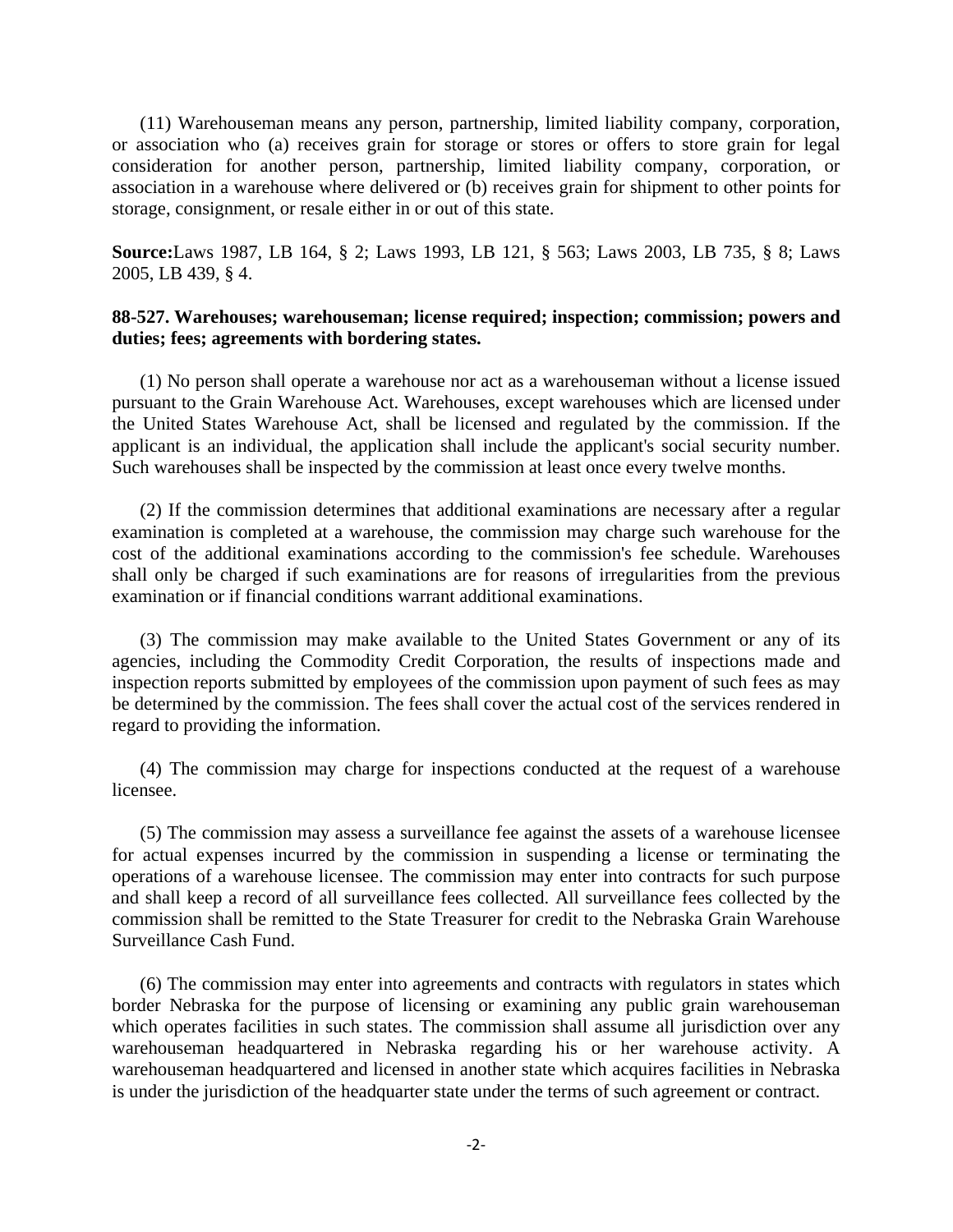**Source:**Laws 1987, LB 164, § 3; Laws 1988, LB 872, § 1; Laws 1996, LB 1123, § 5; Laws 1997, LB 752, § 232; Laws 1999, LB 172, § 1; Laws 2003, LB 735, § 9; Laws 2005, LB 492, § 5.

## **88-528. License; application; criminal background check; financial statement.**

Each applicant for a license and each warehouse licensee shall annually file an application with the commission and shall submit to a criminal background check as set forth in section 88- 528.01. The application shall be in the form prescribed by the commission to do business under the Grain Warehouse Act and shall include an audited or reviewed fiscal year-end financial statement prepared in accordance with accounting principles generally accepted by a person or firm which holds a permit granted by the Nebraska State Board of Public Accountancy. If the applicant files a reviewed fiscal year-end financial statement, the applicant shall also provide additional security pursuant to section 88-530 in such amount as the commission requires. If licensing as an individual, the financial statement shall be prepared in accordance with Other Comprehensive Basis of Accountancy, as filed with the board, for a personal financial statement, using historical cost and accrual basis of accounting. The financial statement shall include: (1) A balance sheet; (2) a statement of income showing profit or loss; (3) a statement of retained earnings; (4) a statement of changes in the financial position; and (5) the accountant's certifications, assurances, opinions, comments, and notes with regard to such financial statement. An applicant may also submit a valuation of assets by competent appraisal acceptable to the commission for inclusion in computing net worth for the purpose of meeting any net worth requirements imposed by the act or rules and regulations of the commission. If a valuation of assets is submitted, no more than seventy percent of appraised value shall be used in determining compliance with net worth requirements. Such application shall set forth the location of the warehouse to be used by the applicant, its relation to railroad trackage, its capacity, its general plan and equipment, and its ownership.

If an applicant for a license is a wholly owned subsidiary of a parent company and such a financial statement is not prepared for the subsidiary, the parent company shall submit its audited or reviewed fiscal year-end financial statement and shall execute an unconditional guarantee agreement as prescribed by the commission. A parent company may also submit a valuation of assets on behalf of an applicant that is a wholly owned subsidiary of the parent company.

**Source:**Laws 1987, LB 164, § 4; Laws 2003, LB 735, § 10; Laws 2005, LB 52, § 4; Laws 2005, LB 439, § 5.

# **Cross References Public accountant permit,** see section 1-136.

## **88-528.01. Criminal history record information check; fingerprinting; when.**

For each application filed under section 88-528 after January 1, 2004, one of the following primary parties shall be subject to fingerprinting and a check of his or her criminal history record information maintained by the Federal Bureau of Investigation through the Nebraska State Patrol: (1) If the applicant is not an individual, the chief executive officer, president, or general manager; or (2) if the applicant is an individual, the individual. If the primary party has been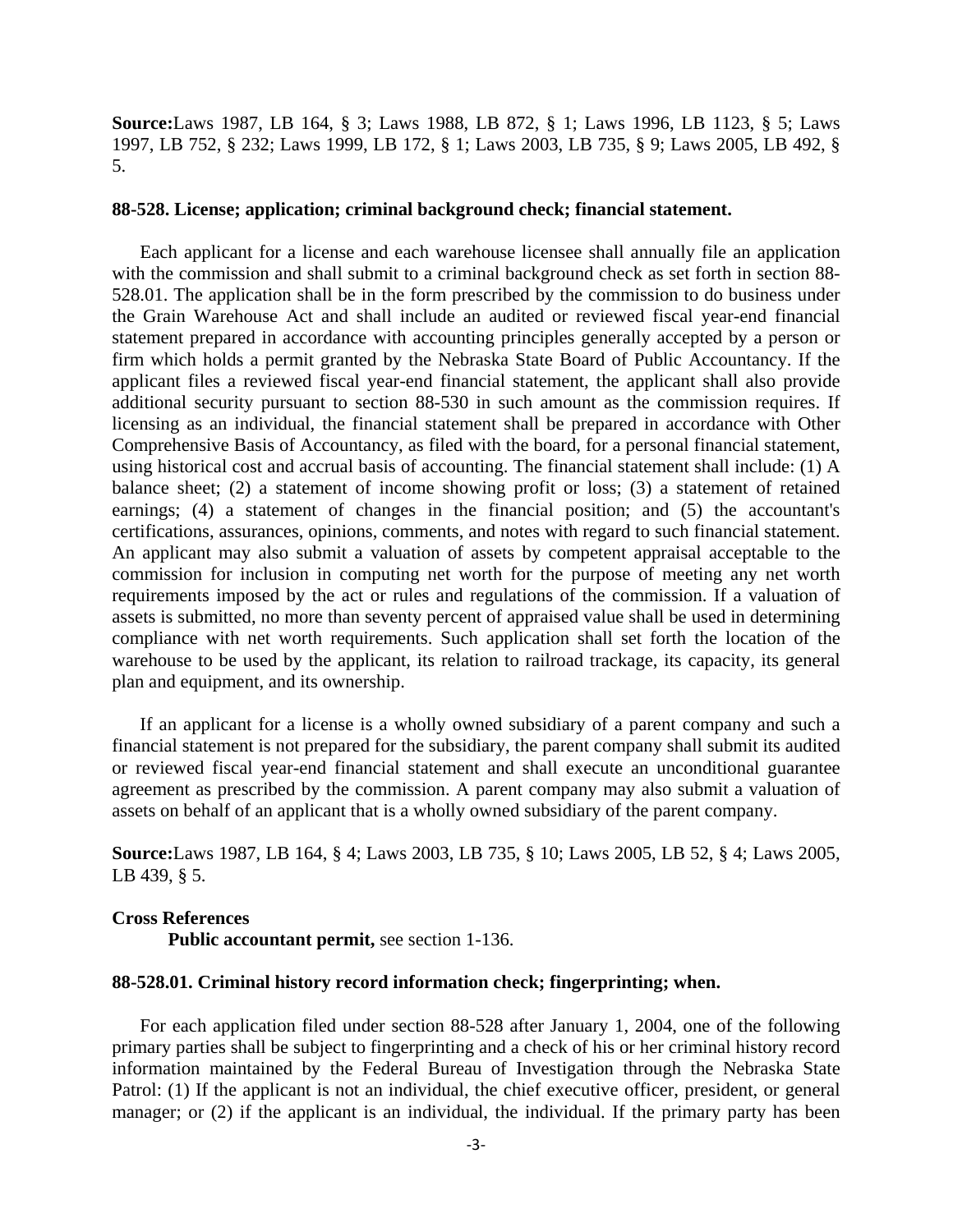subject to a check of his or her criminal history record information pursuant to this section on a prior application, he or she is not subject to another such check upon a subsequent application. If a primary party has been subject to a check of his or her criminal history record information pursuant to another law, the commission may waive such requirement under this section. A primary party shall furnish to the Nebraska State Patrol a full set of fingerprints to enable a criminal background investigation to be conducted. The primary party shall request that the Nebraska State Patrol submit the fingerprints to the Federal Bureau of Investigation for a national criminal history record check. The primary party shall pay the actual cost, if any, of the fingerprinting and check of his or her criminal history record information. The primary party shall authorize release of the national criminal history record check to the commission. The criminal history record information check shall be completed within ninety days after the date the application for a license is received in the commission's office, and if not, the application shall be returned to the applicant. The commission shall deny a warehouse license to any applicant whose primary party has been convicted of a felony financial crime.

**Source:**Laws 2003, LB 735, § 11; Laws 2005, LB 52, § 5.

## **88-529. License fees.**

The commission shall charge an annual license fee for each warehouse to be operated, except as provided in section 88-531. The fee for any license issued for less than twelve months shall be prorated based on its duration. The annual license fee shall be as provided in this section.

| <b>CAPACITY IN BUSHELS</b> |                          |         | <b>FEE</b> |        | <b>CAPACITY IN BUSHELS</b> |                              | <b>FEE</b> |    |          |
|----------------------------|--------------------------|---------|------------|--------|----------------------------|------------------------------|------------|----|----------|
| 0                          |                          | 10,000  | \$         | 45.00  | 900,001                    |                              | 1,000,000  | \$ | 237.00   |
| 10,001                     |                          | 25,000  | \$         | 57.00  | 1,000,001                  | $\qquad \qquad \blacksquare$ | 2,000,000  | \$ | 338.00   |
| 25,001                     |                          | 50,000  | \$         | 68.00  | 2,000,001                  | —                            | 3,000,000  | \$ | 395.00   |
| 50,001                     |                          | 75,000  | \$         | 78.00  | 3,000,001                  |                              | 4,000,000  | \$ | 450.00   |
| 75,001                     | $\overline{\phantom{m}}$ | 100,000 | \$         | 90.00  | 4,000,001                  | $\qquad \qquad -$            | 5,000,000  | \$ | 507.00   |
| 100,001                    |                          | 150,000 | \$         | 102.00 | 5,000,001                  | —                            | 6,000,000  | \$ | 563.00   |
| 150,001                    | —                        | 200,000 | \$         | 113.00 | 6,000,001                  | —                            | 7,000,000  | \$ | 620.00   |
| 200,001                    |                          | 250,000 | \$         | 125.00 | 7,000,001                  | —                            | 8,000,000  | \$ | 675.00   |
| 250,001                    |                          | 300,000 | \$         | 135.00 | 8,000,001                  | $\qquad \qquad \qquad$       | 9,000,000  | \$ | 732.00   |
| 300,001                    |                          | 350,000 | \$         | 147.00 | 9,000,001                  | $\overline{\phantom{0}}$     | 10,000,000 | \$ | 788.00   |
| 350,001                    |                          | 400,000 | \$         | 156.00 | 10,000,001                 | $\overline{\phantom{0}}$     | 11,000,000 | \$ | 845.00   |
| 400,001                    |                          | 450,000 | \$         | 170.00 | 11,000,001                 | —                            | 15,000,000 | \$ | 1,070.00 |
| 450,001                    |                          | 500,000 | \$         | 180.00 | 15,000,001                 | —                            | 20,000,000 | \$ | 1,350.00 |
| 500,001                    |                          | 600,000 | \$         | 192.00 | 20,000,001                 | —                            | 25,000,000 | \$ | 1,632.00 |
| 600,001                    |                          | 700,000 | \$         | 203.00 | 25,000,001                 | —                            | 30,000,000 | \$ | 1,913.00 |
| 700,001                    |                          | 800,000 | \$         | 215.00 | 30,000,001                 | —                            | 40,000,000 | \$ | 2,475.00 |
| 800,001                    |                          | 900,000 | \$         | 225.00 | 40,000,001                 |                              | or more    | \$ | 3,375.00 |

**Source:**Laws 1987, LB 164, § 5; Laws 2003, LB 187, § 33.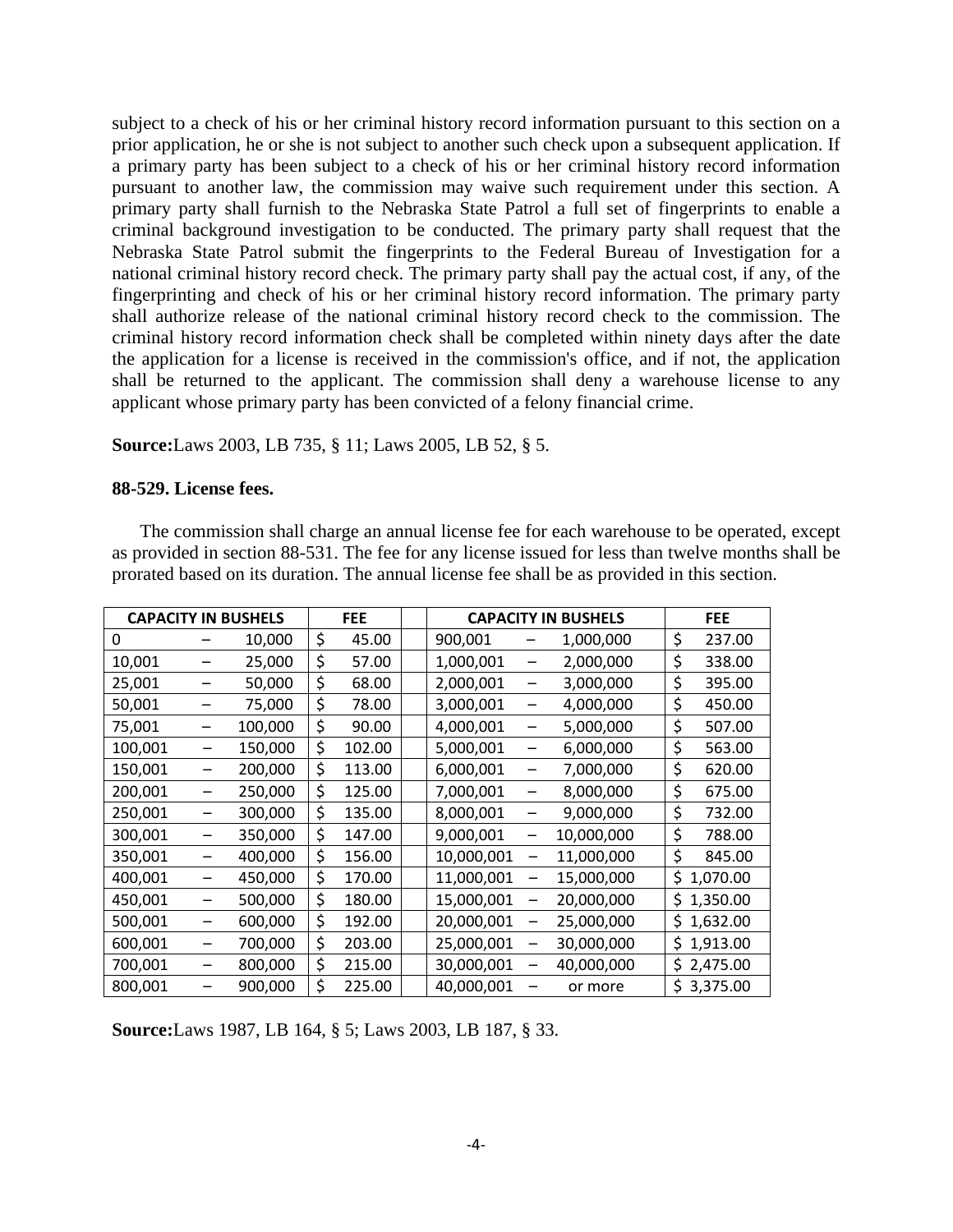## **88-530. Financial requirements; security; requirements; liability of surety.**

Each applicant shall show sufficient net worth or stockholders' equity to conform with the financial requirements which the commission shall establish by the adoption and promulgation of rules and regulations. Applicants shall file with the commission security in the form of a bond, a certificate of deposit, an irrevocable letter of credit, United States bonds or treasury notes, or other public debt obligations of the United States which are unconditionally guaranteed as to both principal and interest by the United States in such sum as the commission may require and in the form and of the kind prescribed by the commission. The security shall be in an amount set by the commission pursuant to rules and regulations, but shall not be less than twenty-five thousand dollars. The security shall run to the State of Nebraska for the benefit of each person who stores grain in such warehouse and of each person who, not more than five business days prior to the cutoff date of operation of the warehouse, owned and sold grain stored in the warehouse and had not received payment from the warehouse licensee for such grain, but shall not include grain sold by signed contract or priced scale ticket. The cutoff date of operation of the warehouse shall be the date the commission officially closes the warehouse. The security shall be conditioned upon (1) the warehouse licensee carrying combustion, fire, lightning, and tornado insurance sufficient to cover loss upon all stored grain in such warehouse, (2) the delivery of the grain upon surrender of the warehouse receipt, and (3) the faithful performance by the warehouse licensee of all provisions of law relating to the storage of grain by such warehouse licensee and rules and regulations adopted and promulgated by the commission. The commission may require increases in the amount of the security from time to time as it may deem necessary for the protection of the storers. For an applicant who has filed a reviewed fiscal year-end financial statement pursuant to section 88-528, the commission shall require additional security in an amount set by the commission pursuant to rules and regulations, which shall not be less than twenty-five thousand dollars and not more than five hundred thousand dollars. The surety on a bond shall be a surety company licensed by the Department of Insurance. An irrevocable letter of credit or certificate of deposit shall be issued by a federally insured depository institution.

The security shall particularly describe the warehouse intended to be covered by the security. The liability of the surety on a bond shall not accumulate for each successive license period which the bond covers. The liability of the surety shall be limited to the amount stated on the bond or on an appropriate rider or endorsement to the bond.

**Source:**Laws 1987, LB 164, § 6; Laws 1989, LB 78, § 29; Laws 2003, LB 735, § 12; Laws 2016, LB730, § 1. **Effective Date: July 21, 2016**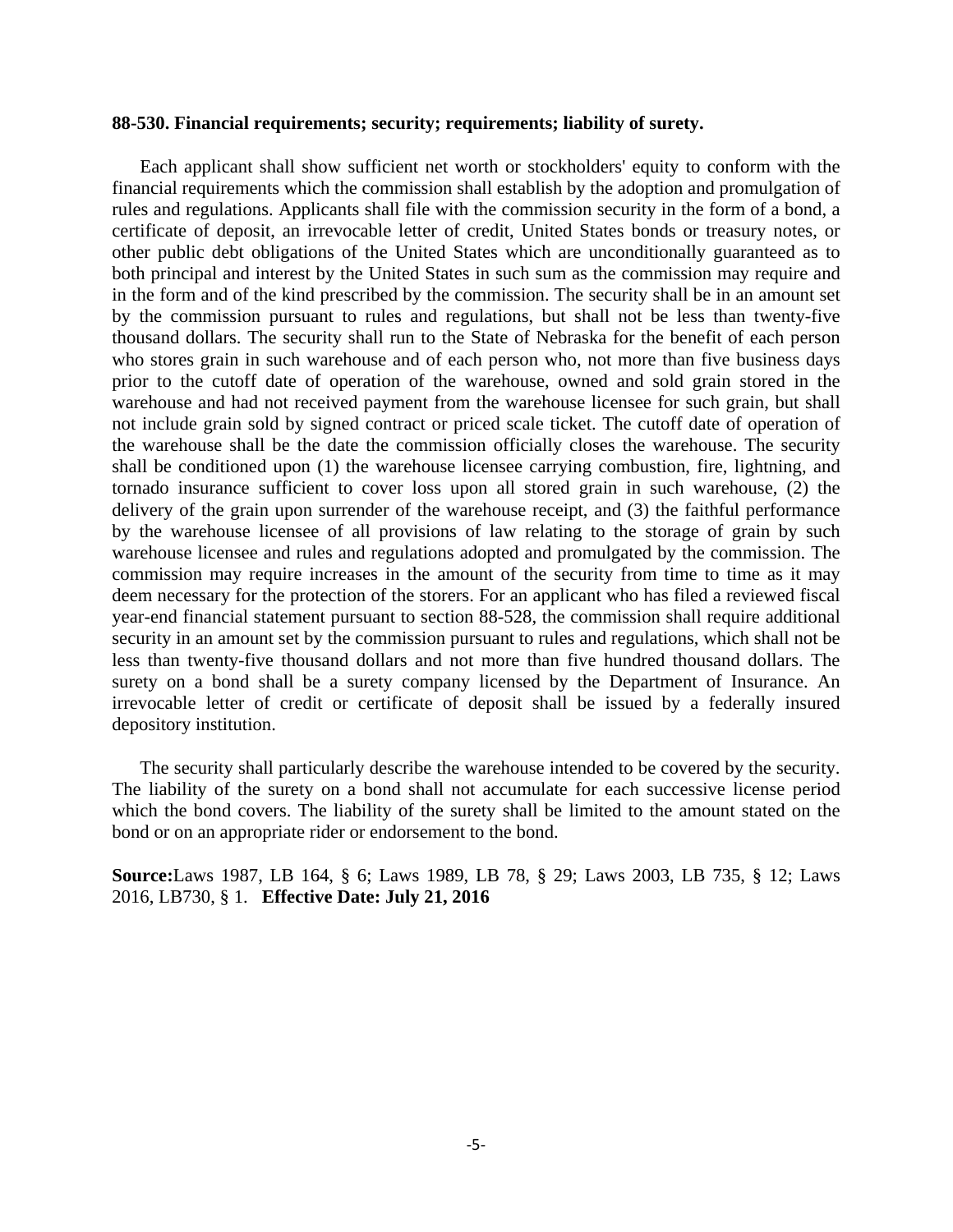#### **88-530.01. Commission; additional financial documents required; when.**

In addition to the reviewed fiscal year-end financial statement required by section 88-528 and to detect noncompliance with financial requirements established by the commission pursuant to section 88-530, the commission shall, for good cause shown as determined by criteria set forth in commission rules and regulations, require (1) a verified report of the total grain inventory or (2) an audited financial statement. A verified report of grain inventory or audited financial statement shall be prepared in accordance with accounting principles generally accepted by a person or firm which holds a permit granted by the Nebraska State Board of Public Accountancy.

# **Source:**Laws 2003, LB 735, § 13; Laws 2005, LB 52, § 6. **88-531. License; multiple warehouses; license fee; how computed.**

Only one license may be required for the operation of all warehouses operated by one warehouse licensee if:

(1) Only one set of books is kept for the warehouses;

(2) Cost slips, scale tickets, warehouse receipts, and checks are issued in one series for grain received or stored in such warehouses; and

(3) The warehouses are operated in conjunction with each other.

If the commission finds that enforcement of the Grain Warehouse Act or the interests of the storers requires that warehouses operated by the same licensee at separate locations be licensed separately, it may require separate licenses for such facilities pursuant to rules and regulations adopted and promulgated by the commission.

The license fee and security required of such warehouse licensee shall be computed on the basis of the separate capacities of each warehouse.

**Source:**Laws 1987, LB 164, § 7; Laws 1989, LB 78, § 30.

## **88-532. License; issuance; expiration; renewal; posting requirements.**

Upon payment of the license fee and approval by the commission of the application and the bond, certificate of deposit, irrevocable letter of credit, or other security described in section 88- 530, the license shall be issued. A new or renewed license shall expire twelve calendar months after the effective date of the issuance or renewal of such license. A license may be kept in continuous force and effect if the warehouse licensee files a proper application for renewal and security which the commission can approve prior to the date of termination.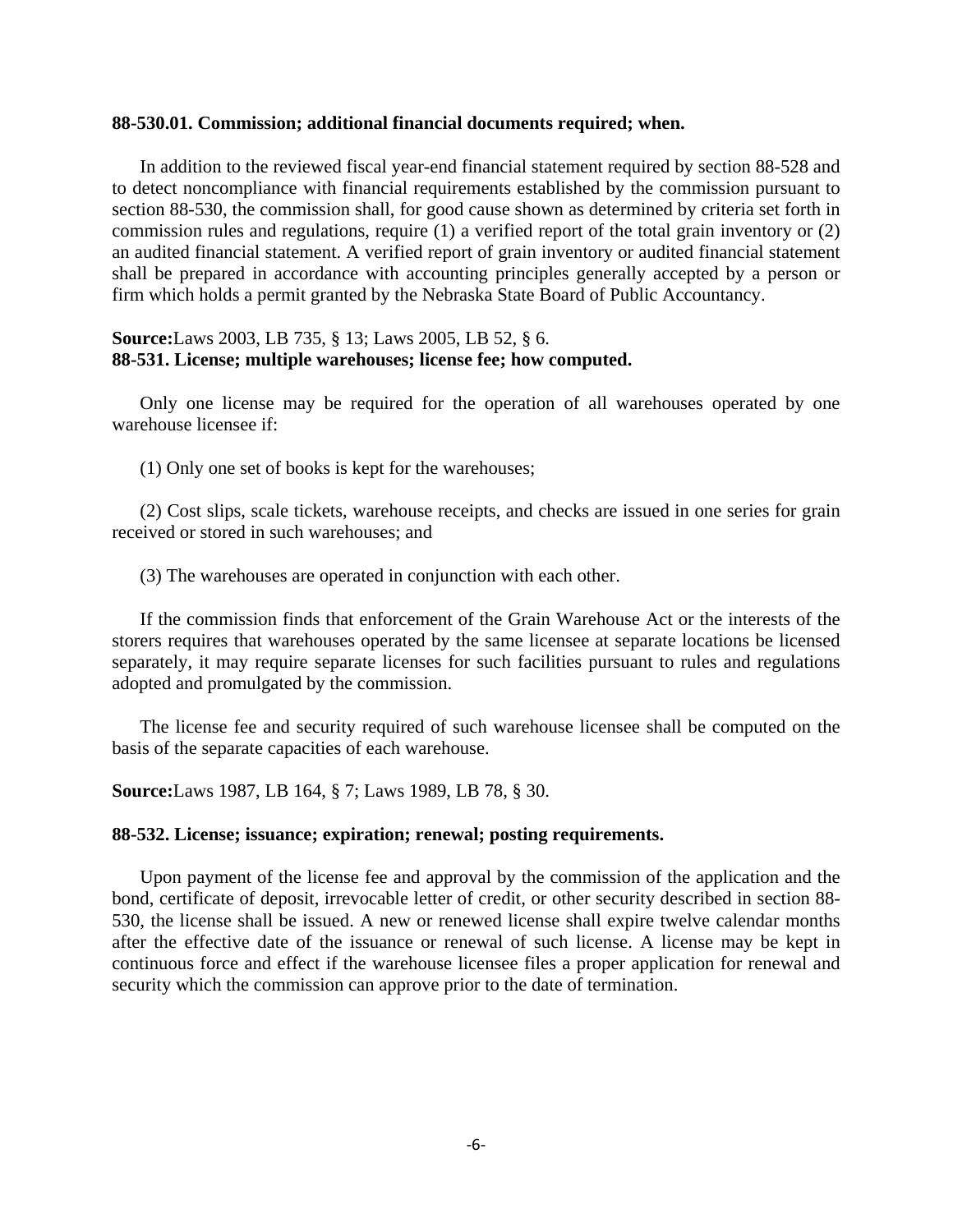Notice of the security in the form prescribed by the commission shall be posted in a conspicuous place in each warehouse showing the amount of security on the stored grain. Each warehouse licensee shall also post in a conspicuous place in each warehouse office the storage fees and receiving and load-out fees charged for each type of grain stored.

**Source:**Laws 1987, LB 164, § 8; Laws 1989, LB 78, § 31.

## **88-533. Increase in storage capacity; requirements; fees.**

No warehouse licensee shall increase storage capacity without first obtaining the approval of the commission and effecting such revisions in its security as may be required by the commission. Additional fees may be imposed for increases in storage capacity or for any other changes in the license in such reasonable amounts as may be prescribed by the commission.

**Source:**Laws 1987, LB 164, § 9.

#### **88-534. Payment for grain; when.**

Payment to the seller for grain purchased by a warehouse licensee shall be made upon demand by the seller except as otherwise provided by written or oral contract between the parties.

**Source:**Laws 1987, LB 164, § 10.

#### **88-535. Scale ticket; issuance; prima facie evidence.**

Each warehouse licensee shall, at the time of the delivery of grain to or the shipment of grain from a warehouse, issue a lawful scale ticket to the owner or consignee of such grain, except when the delivery or shipment is by rail or water. The scale tickets shall contain all information prescribed by the commission. A scale ticket issued by a warehouse licensee shall be prima facie evidence of the holder's claim of title to the goods described in such ticket.

**Source:**Laws 1987, LB 164, § 11.

## **88-536. Receipts; issuance; requirements; commission; powers and duties; registration.**

(1) Within fifteen days after demand by the owner or deliverer of any grain to a warehouse for storage, the warehouse licensee shall issue a lawful negotiable or nonnegotiable receipt to such owner or deliverer of such grain. The receipt shall state the date of delivery, the name of the owner, and the grade, gross weight, dockage, and net weight of the grain represented in the receipt.

(2)(a) The commission shall prepare forms for such receipts and may adopt procedures for the electronic issuance of such receipts. All warehouse licensees shall either use forms prepared by the commission for such receipts or follow procedures adopted by the commission for electronic issuance of such receipts. Warehouse licensees that use forms prepared by the commission shall register such receipts with the commission.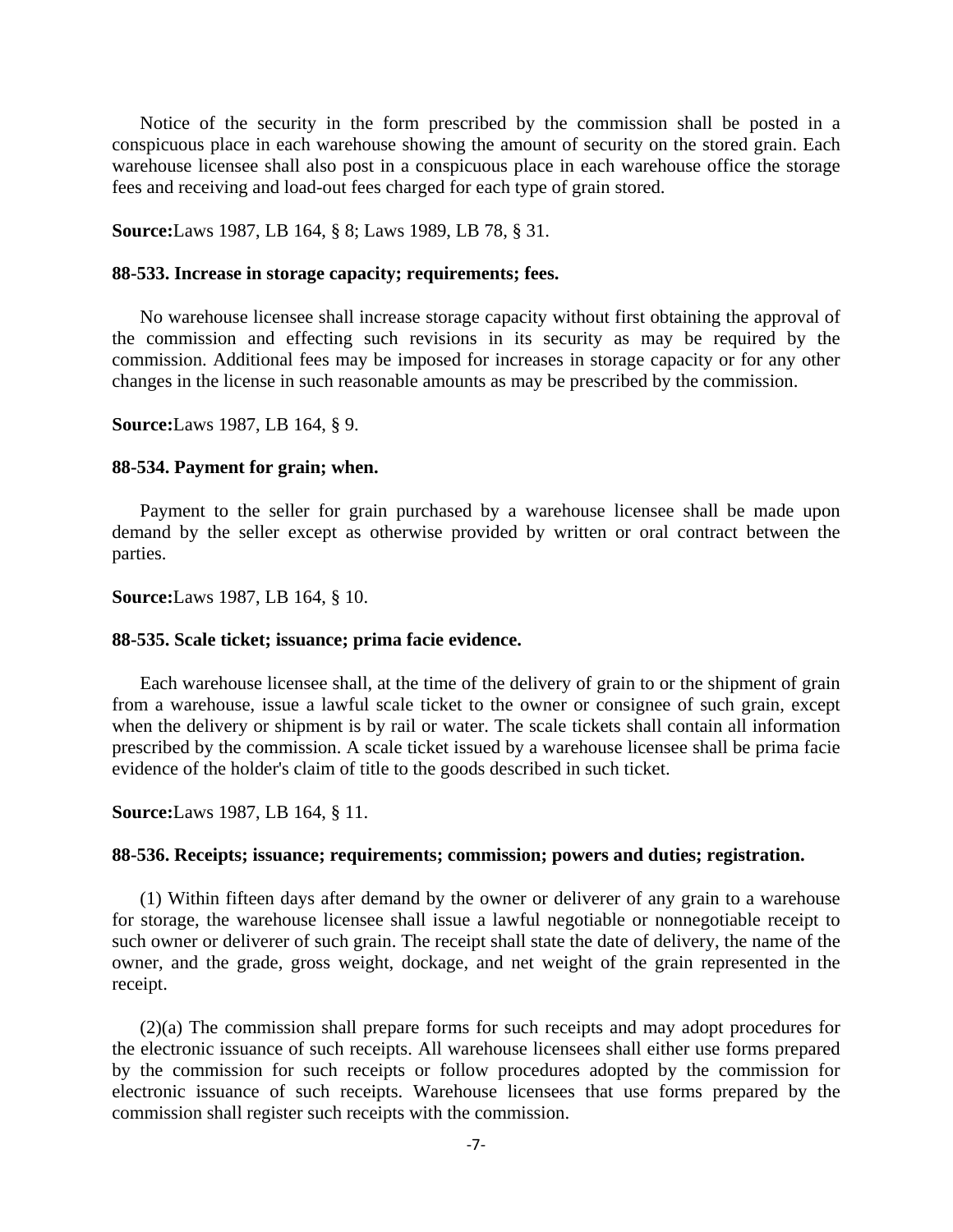(b) The commission shall fix charges to be assessed and collected for such warehouse receipt forms not to exceed the cost of printing, delivering, and handling. Payment of such charges shall be made in advance of delivery of such receipt forms and shall entitle each such receipt to registration without any further charge or fee. The commission may make refunds of such charges for such unused receipt forms as may be returned to the commission.

(c) All procedures for electronic filing of receipts adopted by the commission shall comply with section 86-611. The commission may adopt authentication procedures to verify receipts issued electronically. Compliance with the authentication procedures adopted by the commission shall have the same validity as a signature on any receipt.

(3) Any warehouse licensee may issue a receipt to himself or herself as the owner of grain stored in his or her own warehouse, which receipt shall be registered with the commission. Upon receiving any such grain warehouse receipt for registration and being satisfied that the provisions of the Grain Warehouse Act and any rules and regulations adopted and promulgated pursuant to the act have been complied with, the commission shall cause such receipt to be registered.

**Source:**Laws 1987, LB 164, § 12; Laws 2003, LB 735, § 14.

### **88-537. Duplicate receipt; issuance; requirements; liability.**

When a negotiable warehouse receipt has been lost or destroyed, the commission may approve the delivery of the grain or the issuance of a duplicate receipt upon satisfactory proof of such loss or destruction if the party who requests it furnishes a bond with corporate or personal surety, to be approved by the commission, conditioned to indemnify the warehouse licensee or any holder or other person entitled to the grain against all loss, liability, or expense which may be sustained by reason of such delivery. The delivery of the grain or the issuance of a duplicate receipt pursuant to the approval of the commission shall not relieve the warehouse licensee from liability to a person to whom the negotiable receipt has been or will be negotiated for value without notice of the proceedings before the commission or of the delivery of the grain or the issuance of the duplicate receipt pursuant to such proceedings.

## **Source:**Laws 1987, LB 164, § 13.

#### **88-538. Duplicate receipt; issuance; effect.**

A duplicate receipt shall not be issued by any warehouse licensee without prior approval by the commission. A receipt so issued, upon the face of which the word duplicate is plainly placed, shall be a representation and warranty by the warehouse licensee that such receipt is an accurate copy of an original receipt properly issued and uncanceled at the date of the issuance of the duplicate.

## **Source:**Laws 1987, LB 164, § 14.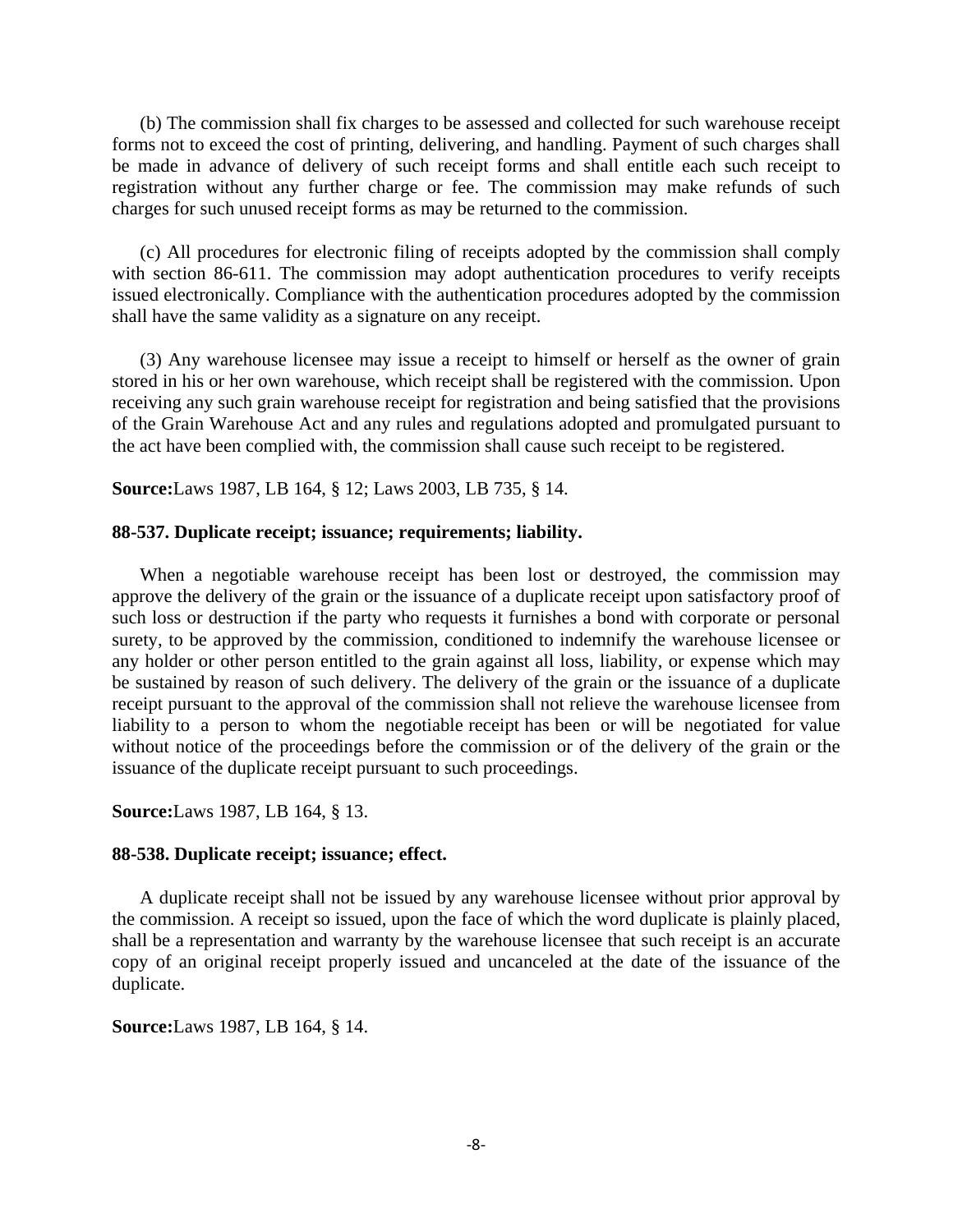# **88-539. Supervisor of warehouses; appointment; powers and duties.**

For the proper enforcement of the Grain Warehouse Act, the commission shall designate and appoint a person experienced in the handling of grain as supervisor of warehouses. The supervisor may perform all duties required of the commission pursuant to the Grain Warehouse Act subject to the approval of the commission.

**Source:**Laws 1987, LB 164, § 15.

## **88-540. Delivery of grain; damages; surrender receipt.**

Upon demand, presentation of receipts, and payment of lawful charges, the grain represented by such receipts or any part of such grain shall be immediately delivered to the owner or his or her order, and the part delivered shall not be subject to any further charge for storage after such demand for delivery has been made and facilities for receiving and shipping the grain have been provided. If demand is made for only a part of the grain represented by any receipt, the amount delivered shall be entered in a proper blank upon the face of such receipt and delivery of such grain acknowledged on the receipt by the person holding such receipt. For any grain not delivered within twenty-four hours after such demand, the warehouse licensee shall be liable, upon his, her, or its security, to the owner in damages not exceeding one cent per bushel for each day's delay unless he, she, or it delivers to different owners in the order demanded as rapidly as can be done by ordinary diligence. If terminal delivery of grain is demanded, the warehouse licensee shall issue and deliver to the owner or his or her order a surrender receipt, which shall conform to the receipt issued for the grain under section 88-536, making such grain deliverable in its net amount at any terminal market or transit point designated by the owner of such receipt. Such grain shall be subject to the usual freight, weighing, and switching charges when it arrives at the terminal so designated, and the freight shall be computed on the basis of the gross weight of the grain represented by such surrender receipt. The owner of the receipt may, at his, her, or its option, order the car in which the grain covered by the surrender receipt is to be transported, in which case the grain shall be delivered when the car so ordered is placed at the warehouse.

**Source:**Laws 1987, LB 164, § 16.

#### **88-541. Storage rates.**

Not less than once each year, the commission shall by order fix reasonable storage rates, and no warehouse licensee shall charge a lesser or greater rate, except upon application to and a hearing before the commission. If, after a hearing, the commission finds that a lesser or greater rate should be ordered, it shall enter a supplemental order fixing a different rate for such applicant. Such charges shall be full compensation for the receiving, handling, storing, delivering, and insuring of grain. No discrimination shall be made between different customers by any state-licensed grain warehouse either in facilities, charges, or handling of any grain, except that members of a cooperative may be given preference in storage facilities in warehouses of the cooperative. The rates charged to any governmental agency shall be exempt from commission regulation.

**Source:**Laws 1987, LB 164, § 17.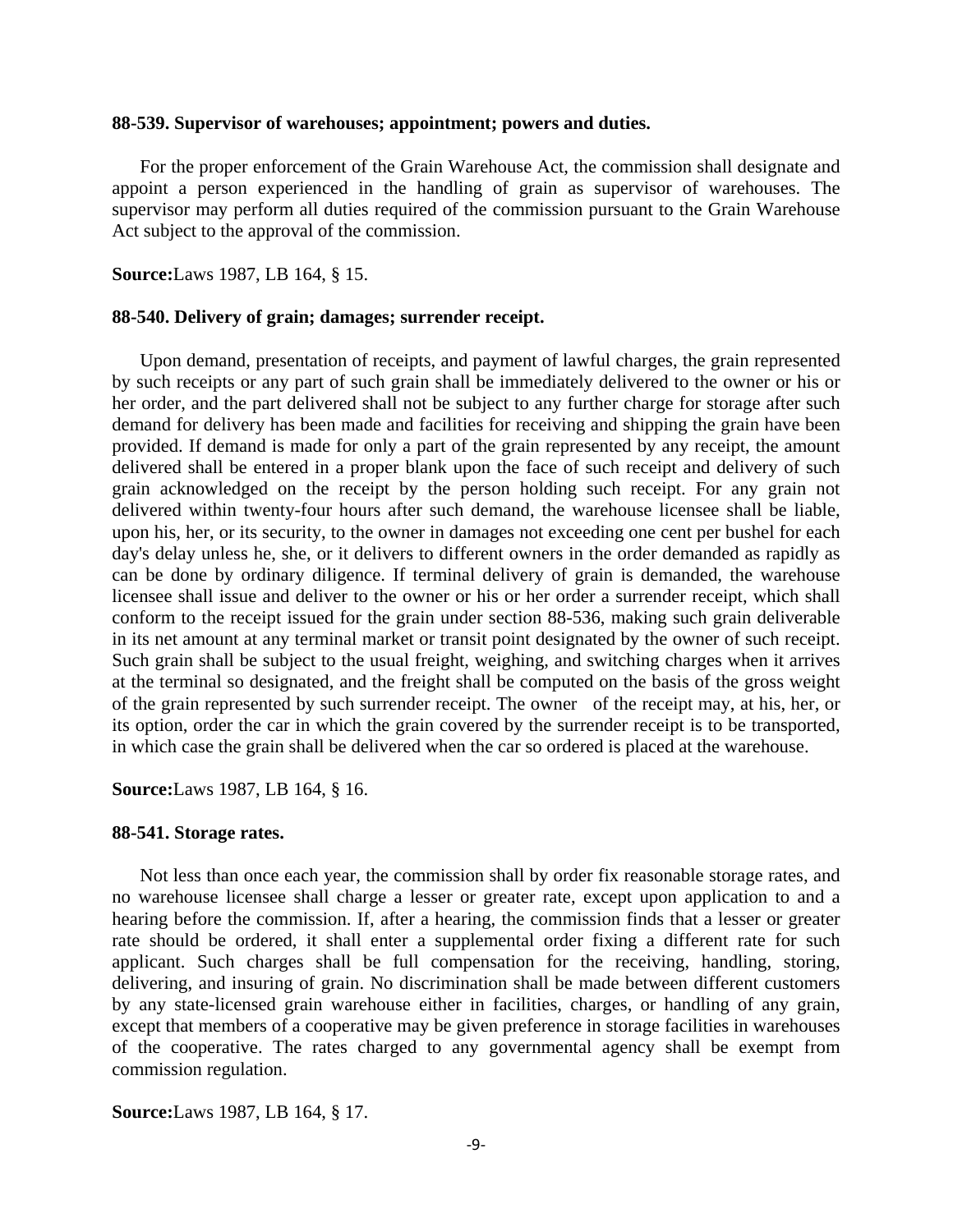#### **88-542. Inspections authorized.**

The property, books, records, accounts, papers, and proceedings of every warehouse shall, at all times during business hours, be subject to inspection by the commission.

**Source:**Laws 1987, LB 164, § 18.

## **88-543. Prohibited acts; penalty.**

(1) No warehouse licensee or partner, limited liability company member, officer, or agent thereof shall:

(a) Issue a receipt for grain not actually received. If at any time there is less grain in a warehouse than outstanding receipts issued for grain, there shall be a presumption that the warehouse licensee or partner, limited liability company member, officer, or agent thereof has wrongfully removed grain, has wrongfully caused grain to be removed, or has issued receipts for grain not actually received, and has violated this section;

(b) Create a post-direct delivery storage position without issuing proper documentation consistent with rules and regulations adopted and promulgated by the commission;

(c) Create a post-direct delivery storage position at any time the warehouse licensee does not have sufficient warehouse-owned grain or grain in open storage to cover the storage position created for the benefit of the producer; or

(d) Record grain as being received or loaded out that has not been physically deposited in or physically removed from the warehouse.

(2) Any warehouse licensee or partner, limited liability company member, officer, or agent thereof who knowingly and willingly violates this section shall be guilty of a Class IV felony.

**Source:**Laws 1987, LB 164, § 19; Laws 1989, LB 78, § 32; Laws 1993, LB 121, § 564; Laws 1994, LB 884, § 94; Laws 2005, LB 439, § 6.

## **88-543.01. Civil penalty.**

The commission may assess a civil penalty, pursuant to section 75-156, against any person who violates the Grain Warehouse Act.

#### **Source:**Laws 2003, LB 735, § 15.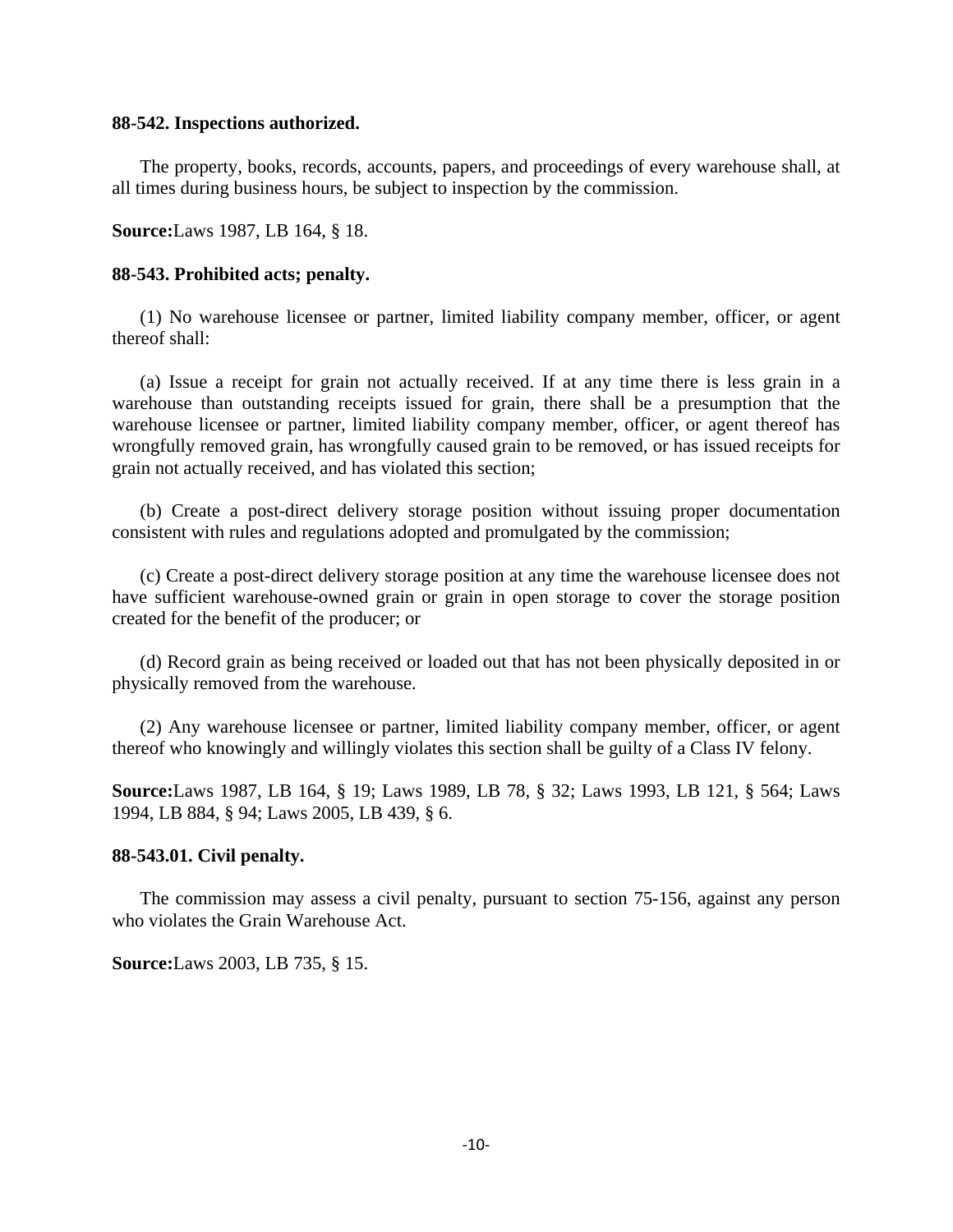#### **88-544. Storage; termination.**

At the election of the warehouse licensee and under rules and regulations adopted and promulgated by the commission, storage in a warehouse operated by such licensee may be terminated on application to the commission and upon good cause shown according to the rules and regulations of the commission. Subject to such rules and regulations as the commission may adopt and promulgate, any storage contract on any or all such grain may be terminated by the owner at any time by the payment or tender of all legal charges and the surrender of the warehouse receipt, together with a demand for delivery of such grain or notice to sell the same.

**Source:**Laws 1987, LB 164, § 20; Laws 1992, LB 366, § 63.

# **88-545. Commission; enforce act; rules and regulations; violation; penalty; damages; prosecution.**

The commission shall enforce the Grain Warehouse Act and shall adopt and promulgate rules and regulations to aid in the administration of the act. Any person or partner, limited liability company member, officer, or agent of any person who violates the Grain Warehouse Act shall be guilty of a Class IV felony, unless otherwise specifically provided, and shall be liable for any damages suffered by any person from such violation. Upon request of the commission, the Attorney General or any county attorney shall assist in the prosecution of any violations of the act.

**Source:**Laws 1987, LB 164, § 21; Laws 1989, LB 78, § 33; Laws 1993, LB 121, § 565; Laws 1994, LB 884, § 95.

# **88-545.01. Commission; contracts for audit or examination work authorized; Grain Warehouse Auditing Fund; created; use; investment.**

(1) The commission may enter into contracts with public or private entities which provide a benefit for both parties for purposes of performing audit or examination work. The commission shall conduct the work as time permits and shall not allow the work to conflict with the commission's primary responsibility of performing grain warehouse examinations within the prescribed statutory time.

(2) Fees from audit or examination contracts shall be remitted by the commission to the State Treasurer for credit to the Grain Warehouse Auditing Fund which is created. The fund shall be available to the commission to buy material and equipment for performing audits and examinations or to offset the cost of performing audits and examinations. Transfers may be made from the fund to the General Fund at the direction of the Legislature. Any money in the Grain Warehouse Auditing Fund available for investment shall be invested by the state investment officer pursuant to the Nebraska Capital Expansion Act and the Nebraska State Funds Investment Act.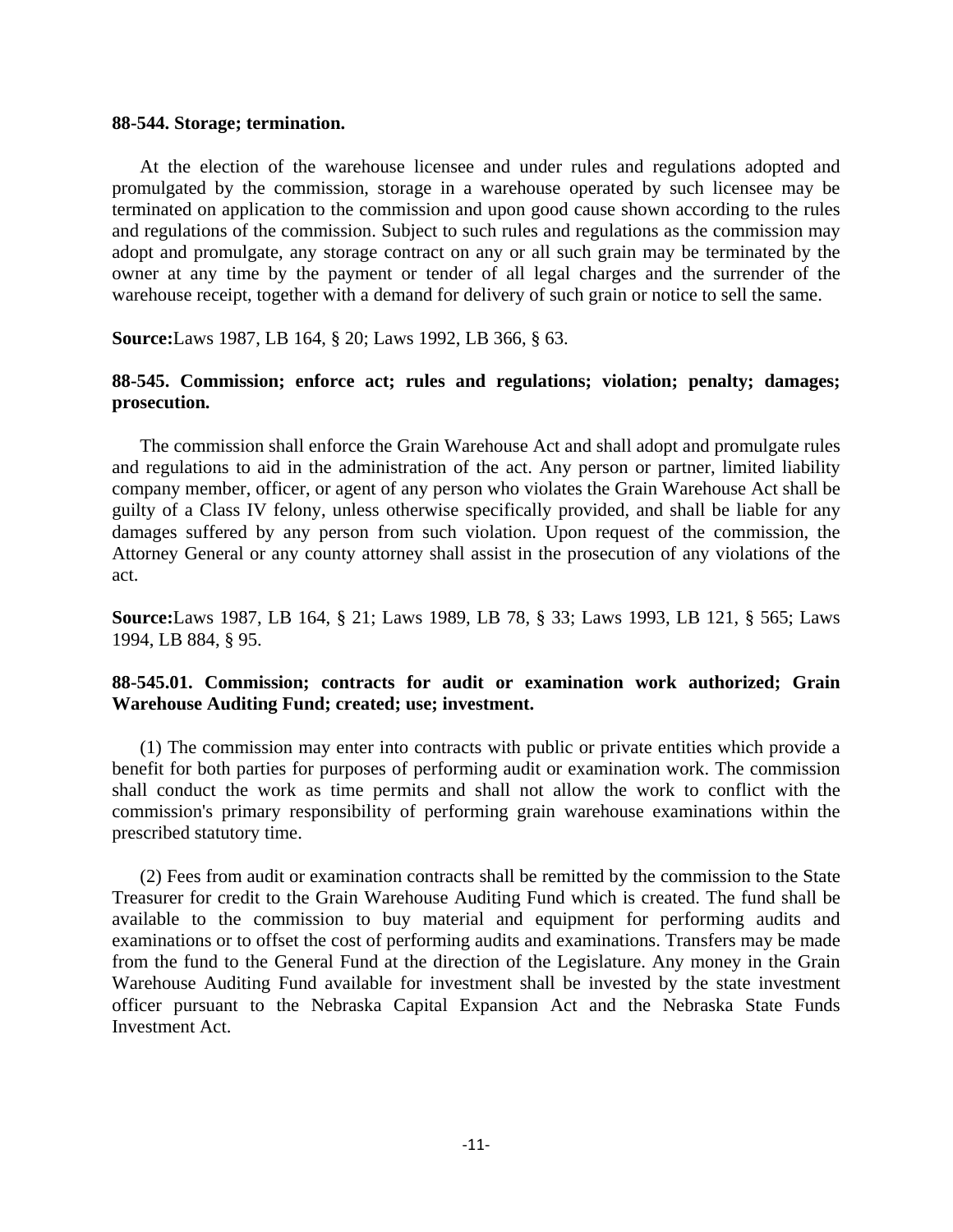**Source:**Laws 1996, LB 1123, § 7; Laws 2009, First Spec. Sess., LB3, § 99.

## **Cross References**

**Nebraska Capital Expansion Act,** see section 72-1269. **Nebraska State Funds Investment Act,** see section 72-1260.

## **88-546. License; suspension or revocation; procedure.**

The commission may, upon complaint filed by it or any person and after a hearing, suspend or revoke the license of any warehouse licensee for failure to comply with the requirements of the Grain Warehouse Act or any rule or regulation adopted and promulgated pursuant to such act. The complaint shall state the grounds for suspension or revocation and shall be filed with the commission pursuant to the commission's rules of procedure. The commission shall serve the warehouse licensee with a copy of the complaint and a copy of the order of the commission stating the time for hearing, which time shall be at least twenty days from the date of service. If the commission determines that the public good requires it, the commission may, upon the filing of a complaint and without hearing, temporarily suspend a license pending the determination of the complaint.

## **Source:**Laws 1987, LB 164, § 22.

## **88-547. Warehouse; closure; when; commission; powers.**

If the commission determines that a shortage of grain exists or that the quality of grain in storage is insufficient to meet the obligations at a warehouse, if a license expires and is not renewed, if a license is surrendered to or canceled or revoked by the commission for violation of any statute or rule or regulation adopted and promulgated by the commission, or if a warehouse is operated without a license, the commission may close the warehouse and do one or more of the following:

(1) Take title to all grain stored in the warehouse at that time in trust for distribution on a pro rata basis to all valid owners, depositors, or storers of grain who are holders of evidence of ownership of grain. No claim of the licensee for grain stored shall be honored until the claims of all other owners, depositors, and storers have been paid in full. Such distribution may be made in grain or in proceeds from the sale of grain. If the commission closes the warehouse and takes title to the grain, such action shall operate as a stay of the commencement or continuation, including the issuance or employment of process, of any judicial, administrative, or other action or proceeding to take title to the grain that was or could have been commenced before such action by the commission;

(2) After notice and hearing (a) determine the value of the shortage and the pro rata loss to each owner, depositor, or storer of grain, (b) require all or part of the warehouse security to be forfeited to the commission, and (c) distribute the security proceeds on such pro rata basis; or

(3) Commence a suit in district court for the benefit of owners, depositors, or storers of grain.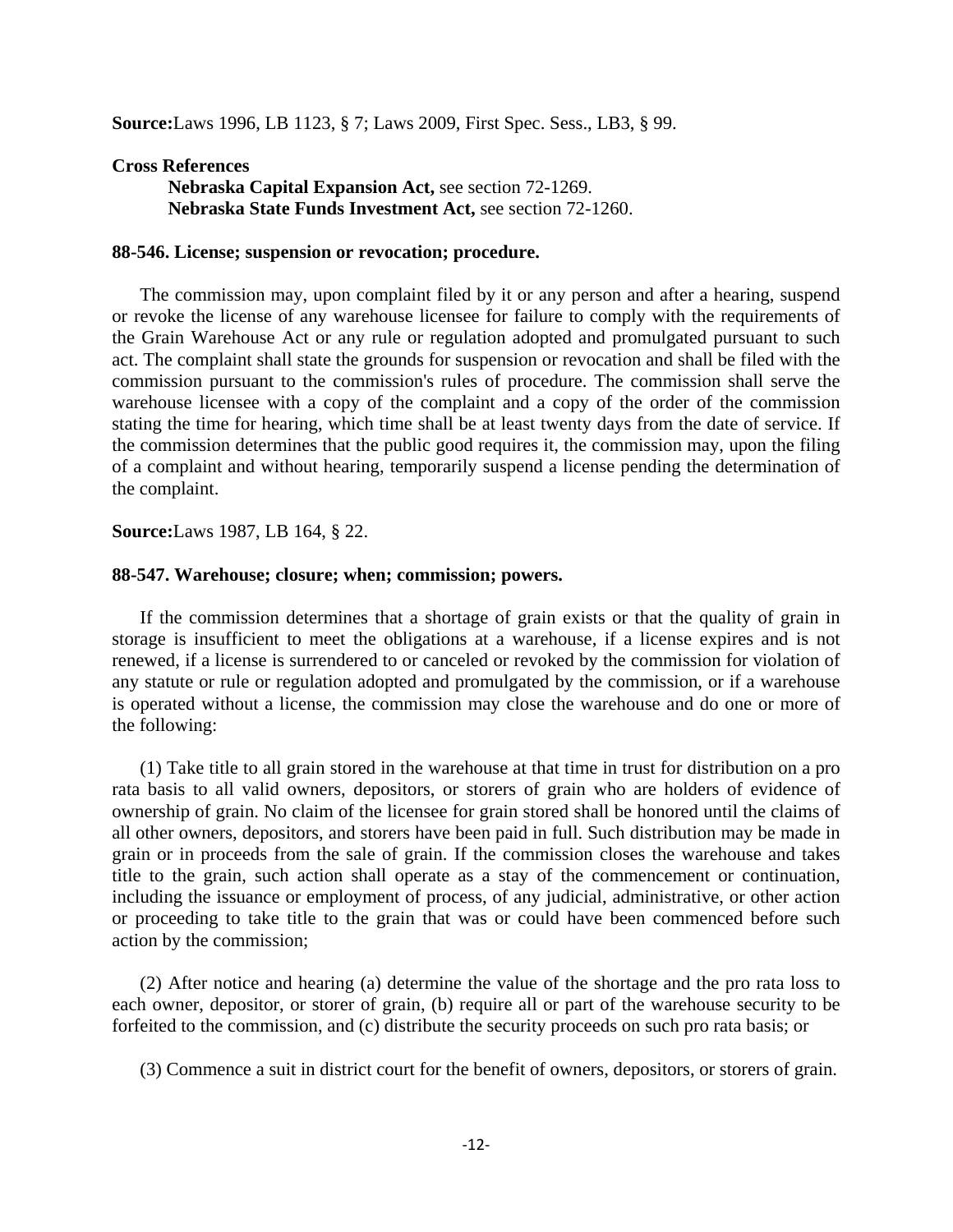The commission may deposit the proceeds from the security forfeiture under subdivision (2) of this section or the sale of grain under subdivision (1) of this section in an interest-bearing trust account for the benefit of the valid owners, depositors, or storers of grain pending final determination of the valid owners, depositors, or storers and distribution of such proceeds.

**Source:**Laws 1987, LB 164, § 23; Laws 1989, LB 78, § 34; Laws 1992, LB 366, § 64; Laws 2005, LB 492, § 6.

# **88-547.01. Deposit of grain; how treated; priority of liens; effect.**

(1) For purposes of the Grain Warehouse Act, whenever any grain is physically deposited into any public warehouse and a scale ticket or warehouse receipt is issued therefor, such deposit shall be grain in storage. Such deposit does not constitute a sale of the grain, except grain deposited by priced scale ticket or signed contract passing title to the warehouse licensee.

(2) Upon the commission's closure of a warehouse and taking title to grain within the warehouse pursuant to section 88-547, grain contained in a warehouse, including grain owned by the warehouse licensee, is subject to a first priority lien in favor of valid owners, depositors, or storers of grain who are holders of evidence of ownership of grain. The lien created under this section shall be preferred to any lien or security interest in favor of any creditor of the warehouse licensee regardless of the time when the creditor's lien or security interest attached to the grain. Notice of the lien created under this section need not be filed in order to perfect the lien. All the grain in the warehouse, whether stored or not, first shall be applied at all times to the satisfaction of all valid owners, depositors, or storers of grain who hold evidence of ownership of grain.

(3) In the event no distribution is made pursuant to subdivision (1) of section 88-547 and the commission transfers title to the grain back to the warehouse or to another person, then the first priority lien created under this section shall terminate. Nothing in this section shall affect any other rights, including rights of ownership in grain stored at the warehouse, of valid owners, depositors, or storers of grain who are holders of evidence of ownership of grain. Nothing in this section shall prevent the commission from subsequently closing the warehouse and taking other action pursuant to section 88-547.

**Source:**Laws 2005, LB 492, § 3.

## **88-547.02. Judicial proceeding; notice required.**

Prior to or within ten days after any creditor of the warehouse licensee commences a judicial proceeding to reduce to judgment, foreclose, or otherwise enforce any claim on a creditor's lien or security interest attached to grain contained in the warehouse, the creditor shall serve written notice on the executive director of the commission.

**Source:**Laws 2005, LB 492, § 4.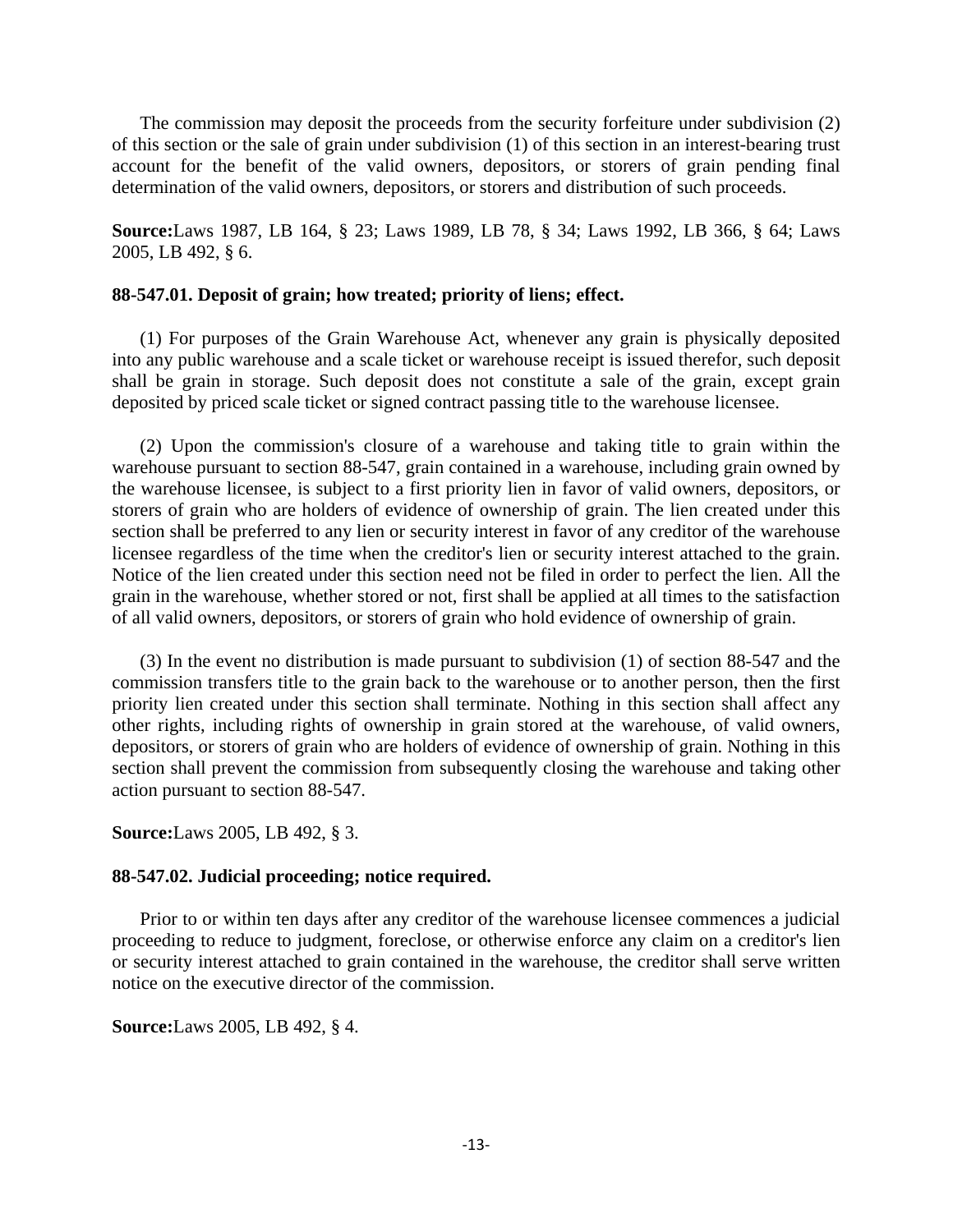# **88-548. Federal licensee; exemption from act; duties; commission; grain probe; duties; violation; penalty.**

(1) Any grain dealer, person, firm, corporation, or association in this state licensed under the United States Warehouse Act shall be exempt from the Grain Warehouse Act, except that each licensee under the United States Warehouse Act shall (a) annually notify the commission in writing of such license and shall notify the commission at once in writing if the license is terminated, canceled, or suspended and (b) post notification of such licensee's bond under the United States Warehouse Act in a conspicuous place of business listing the total amount of bond on the stored grain.

(2) No warehouse licensee, licensee under the United States Warehouse Act, or grain dealer licensed pursuant to section 75-903 shall use end-intake air probes which use a vacuum to collect a sample from a load of grain to determine foreign material content. The commission shall adopt and promulgate rules and regulations regarding approval of grain probes. Any person who violates this subsection shall be guilty of a Class I misdemeanor.

**Source:**Laws 1987, LB 164, § 24.

## **88-549. Warehouse; notice to person storing grain; violation; penalty.**

At least once each calendar year and not later than one year from the date of receipt of the previous written notice, each warehouse licensee shall send written notice to each person who stores grain in such warehouse at such person's last-known address specifying the type and amount of grain in storage, the location at which the grain is being stored, and the current rate of storage. Any warehouse licensee who violates this section shall be guilty of a Class V misdemeanor.

**Source:**Laws 1987, LB 164, § 25; Laws 1992, LB 366, § 65.

## **88-550. Grain dust inspections; Department of Environmental Quality; commission; duties.**

The Department of Environmental Quality and the commission shall, during the course of their regular inspections required by law, inspect warehouses for conditions which are or may be conducive to grain dust explosions. Such conditions shall include, but not be limited to, the presence at the warehouse of excessive grain dust, faulty equipment, or any other condition which could reasonably lead to an explosion if not corrected. The department and commission shall report any such condition to the State Fire Marshal as soon as practicable after each inspection.

**Source:**Laws 1987, LB 164, § 26; Laws 1993, LB 3, § 73.